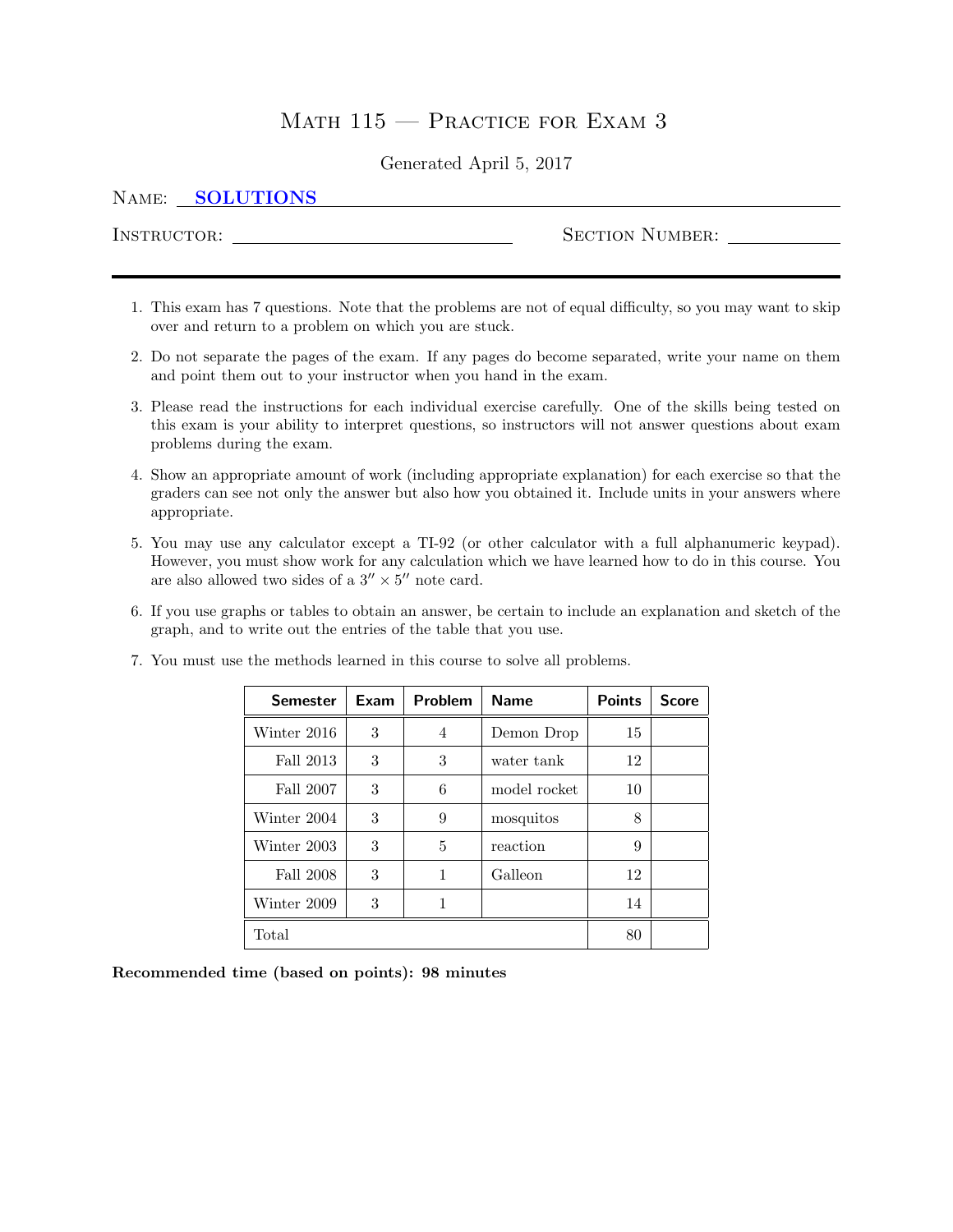4. [15 points] Elana goes on an amusement park ride that moves straight up and down. Let  $v(t)$ model Elana's velocity (in meters/second) t seconds after the ride begins (where  $v(t)$  is positive when the ride is moving upwards, and negative when the ride is moving downwards). A graph of  $v(t)$  for  $0 < t < 12$  is shown below. Assume that  $v(t)$  is piecewise linear for  $0 < t < 6$  and  $6 < t < 10$ , and that the area of the shaded region is 10, as indicated on the graph.



a. [4 points] Write an integral that gives Elana's average velocity, in meters/second, from 2 seconds into the ride until 4 seconds into the ride. Then compute the exact value of this integral.

**Answer:** 
$$
\frac{1}{4-2} \int_{2}^{4} v(t) dt = \frac{5}{4-2} \int_{2}^{4} v(t) dt
$$

Let  $h(t)$  be Elana's height (in meters) above the ground t seconds after the ride begins. Assume that h is continuous, and suppose Elana is at a height of 10 meters above the ground when the ride begins.

**b.** [6 points] Fill in the exact values of  $h(t)$  in the table below.

|      |    | -  |    | ⌒  | ◡  | 10 | ∸         |
|------|----|----|----|----|----|----|-----------|
| h(t) | 10 | 20 | 30 | 30 | 15 |    | <b>19</b> |

- c. [5 points] Using your work from part **b.**, sketch a detailed graph of  $h(t)$  for  $0 < t < 12$ . In your sketch, be sure that you pay close attention to each of the following:
	- $\bullet$  where h is increasing, decreasing, or constant
		- where  $h$  is is not differentiable
	- the values of  $h(t)$  you found in part **b.** above



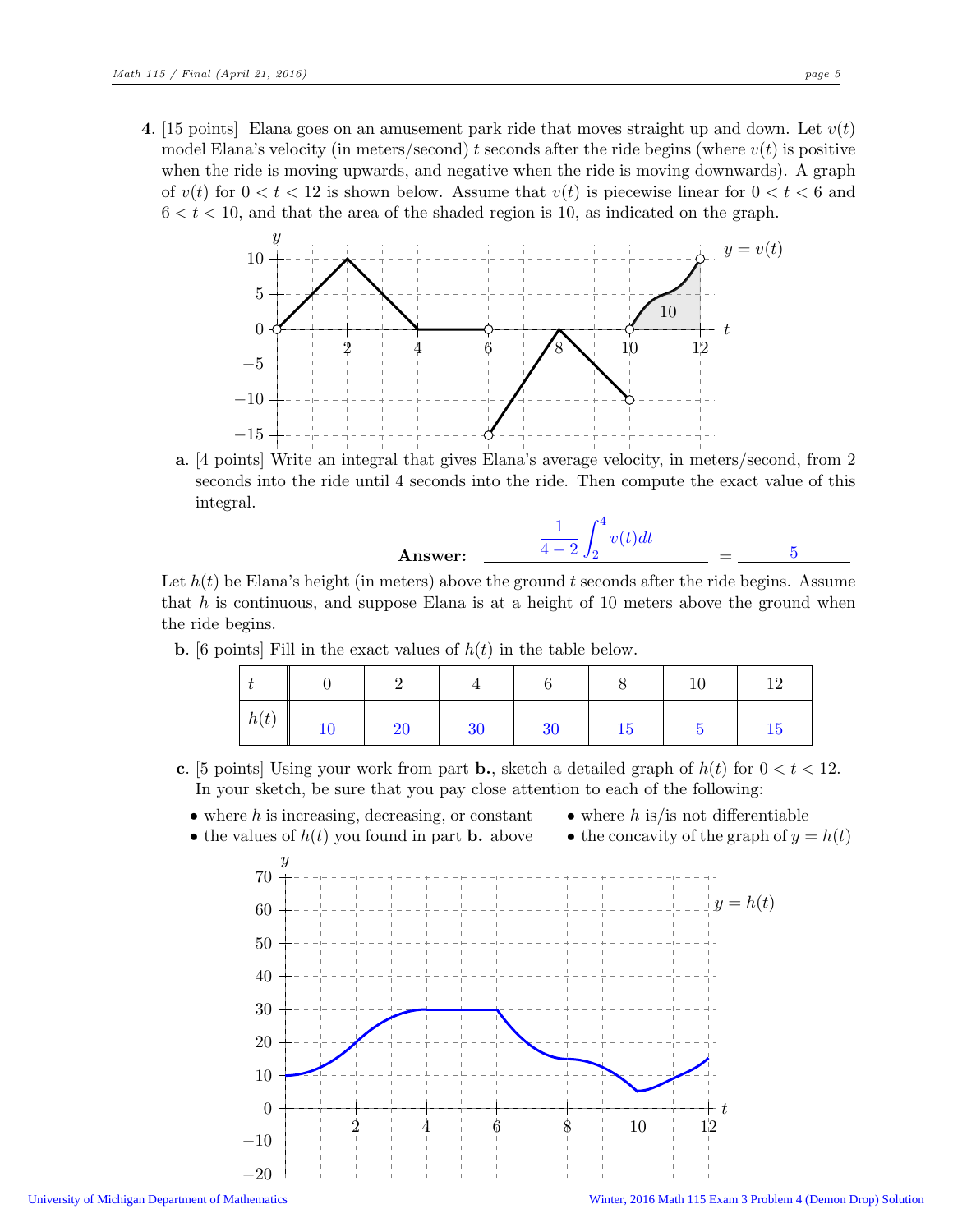**3.** [12 points] The function  $g(t)$  is the volume of water in the town water tank, in thousands of gallons, t hours after 8 A.M. A graph of  $g'(t)$ , the **derivative** of  $g(t)$ , is shown below. Note that  $g'(t)$  is a piecewise-linear function.



a. [4 points] Write an integral which represents the average rate of change, in thousands of gallons per hour, of the volume of water in the tank between 9 A.M. and 1 P.M. Compute the exact value of this integral.

Solution:

$$
\frac{1}{4} \int_{1}^{5} g'(t) dt = \frac{1}{4} \left(\frac{7}{2}\right) = \frac{7}{8}
$$

b. [2 points] At what time does the tank have the most water in it? At what time does it have the least water?

Answer: The tank has the most water in it at 2 P.M. .

The tank has the least water in it at  $\frac{9 \text{ A.M.}}{9 \text{ A.M.}}$ c. [6 points] Suppose that  $g(3) = 1$ . Sketch a detailed graph of  $g(t)$  and give both coordinates of the point on the graph at  $t = 7$ .

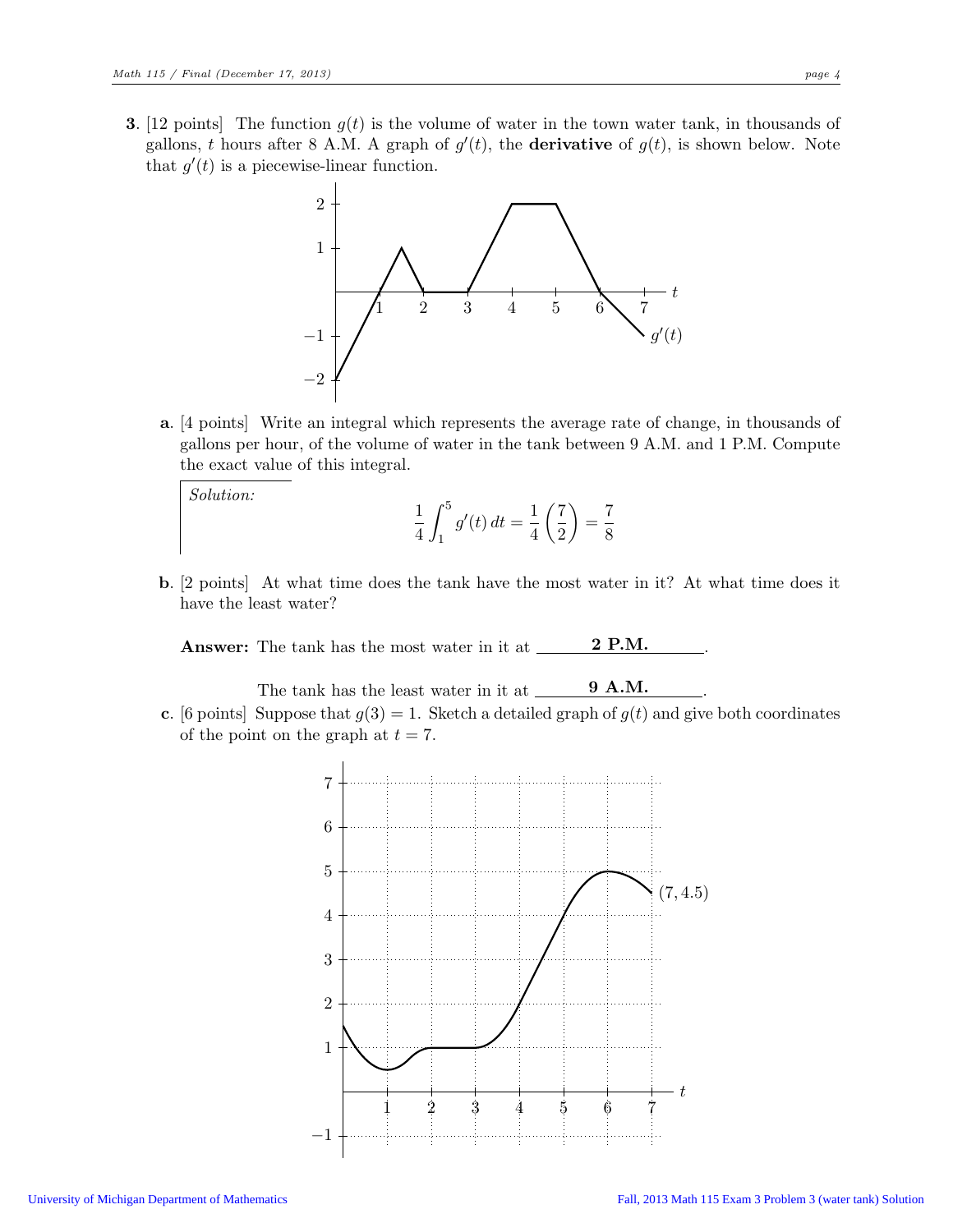6. (10 points) A budding rocket scientist, Seema, has launched her model rocket from the ground at time  $t = 0$ . The velocity profile for Seema's rocket is given in the graph below. (Note: Since the vertical scale is not given, we are interested in the "shapes" and general behavior on the graphs below.)



(a) Sketch a graph of the acceleration of the rocket as a function of time on the axes below.



(b) Sketch a graph of the height of the rocket as a function of time.

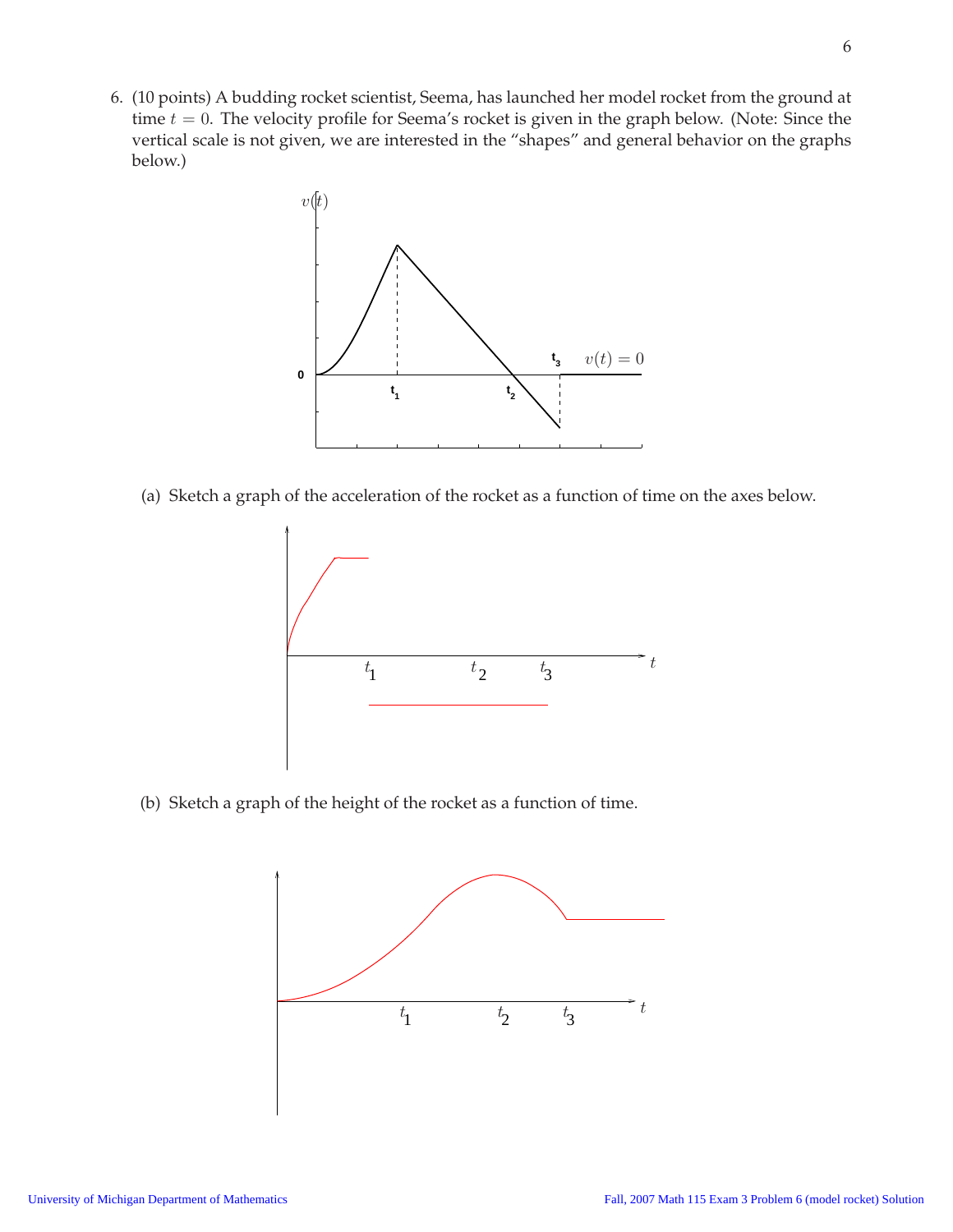9. (8 points) Last year a local entomologist studied the birth and death rate of mosquitos in the Ann Arbor area during the month of May. His research yielded the following graph.



(a) Which of the labelled times  $t_1$  through  $t_6$  is the time when there were the largest number of mosquitos in Ann Arbor during May?

The largest number of mosquitos in Ann Arbor during May occurred at  $t = t_4$ . Up to this point more mosquitos are being born then die off, so our number of mosquitos is increasing. Between  $t_4$  and  $t_6$  more are dying then being born, so we are losing mosquitos. After  $t_6$  we are gaining mosquitos again, but since the area between the Death Rate and Birth Rate is greater from  $t_4$  to  $t_6$  then after  $t_6$ , we still have less mosquitos then we did at  $t = t_4$ .

(b) Which of the labelled times  $t_1$  through  $t_6$  is the time when the quantity of mosquitos in Ann Arbor was increasing most rapidly during May?

The quantity of mosquitos is increasing most rapidly when there is the greatest difference between the Birth Rate and the Death Rate. This occurs when  $t = t_2$ .

(c) Sketch a possible graph of the number of mosquitos alive during the month of May on the axes below. Make sure to clearly indicate any maxima, minima, or inflection points.

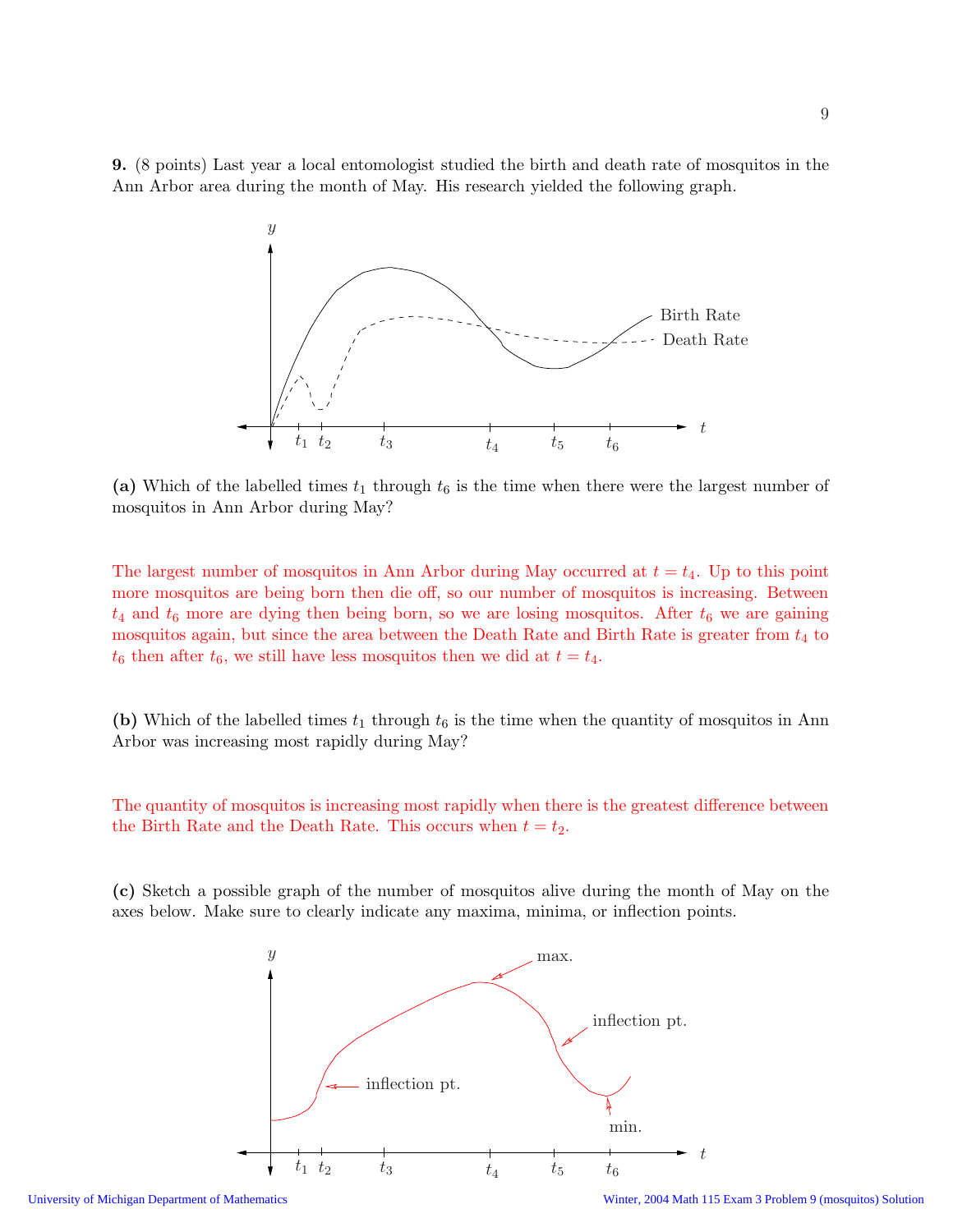5. (9 points) A substance, B, is one of several substances involved in a complex chemical reaction. At certain times during this reaction, substance  $B$  is produced by the reaction while at other times it plays the role of a reactant and is consumed. Given that enough reactants are present, the rate  $M$ , of production of substance  $B$  is approximated by the function whose graph is given below.



M (grams per second)

(a) Over what interval(s) is the amount of substance  $B$  increasing?

**Solution:**  $M = dB/dt$  is positive for  $0 < t < 3$  and for  $7 < t < 9$  so the amount of substance B present is increasing on those two intervals.

(b) At what time during the reaction is the least amount of substance B present? Explain.

**Solution:** The least amount of substance B is present when  $t = 7$ . Because, if  $B(t)$  denotes the amount of B present t seconds after the beginning of the reaction, then the change in  $B$ ,  $\Delta B(t) = B(t) - B(0)$  is equal to the integral of M, the rate of change of B over the interval from 0 to t. This shows the amount of B present increases for  $0 \le t \le 3$  by 2 grams, the area under the graph of M over this interval, so  $B(3) = B(0) + 2$  gms. For  $3 \le t \le 7$ , the amount of B present decreases by 3 grams, the area between the graph of M and the x-axis over this interval, so  $B(7) = B(0) - 1$ . And, the amount of B present then increases for  $0 \le t \le 9$  (up to  $B(9) = B(0) + 1$ . So, the smallest amount occurs when  $t = 7$ .

(c) The reaction takes 9 seconds to complete and will not proceed if there is no substance B present. There is a value,  $V$ , such that if the reaction begins with  $V$  or fewer grams of substance B, then the reaction will not proceed to completion. Find the value of  $V$ , and explain your answer.

**Solution:** The value is  $V = 1$ . As explained in in part (b), the least amount of B is present at  $t = 7$  and is  $B(0) - 1$  gm, one gram less than at the beginning of the reaction. If there had been less than one gram of B at the beginning, the amount of B would have been exhausted before  $t = 7$ so the reaction would not have completed.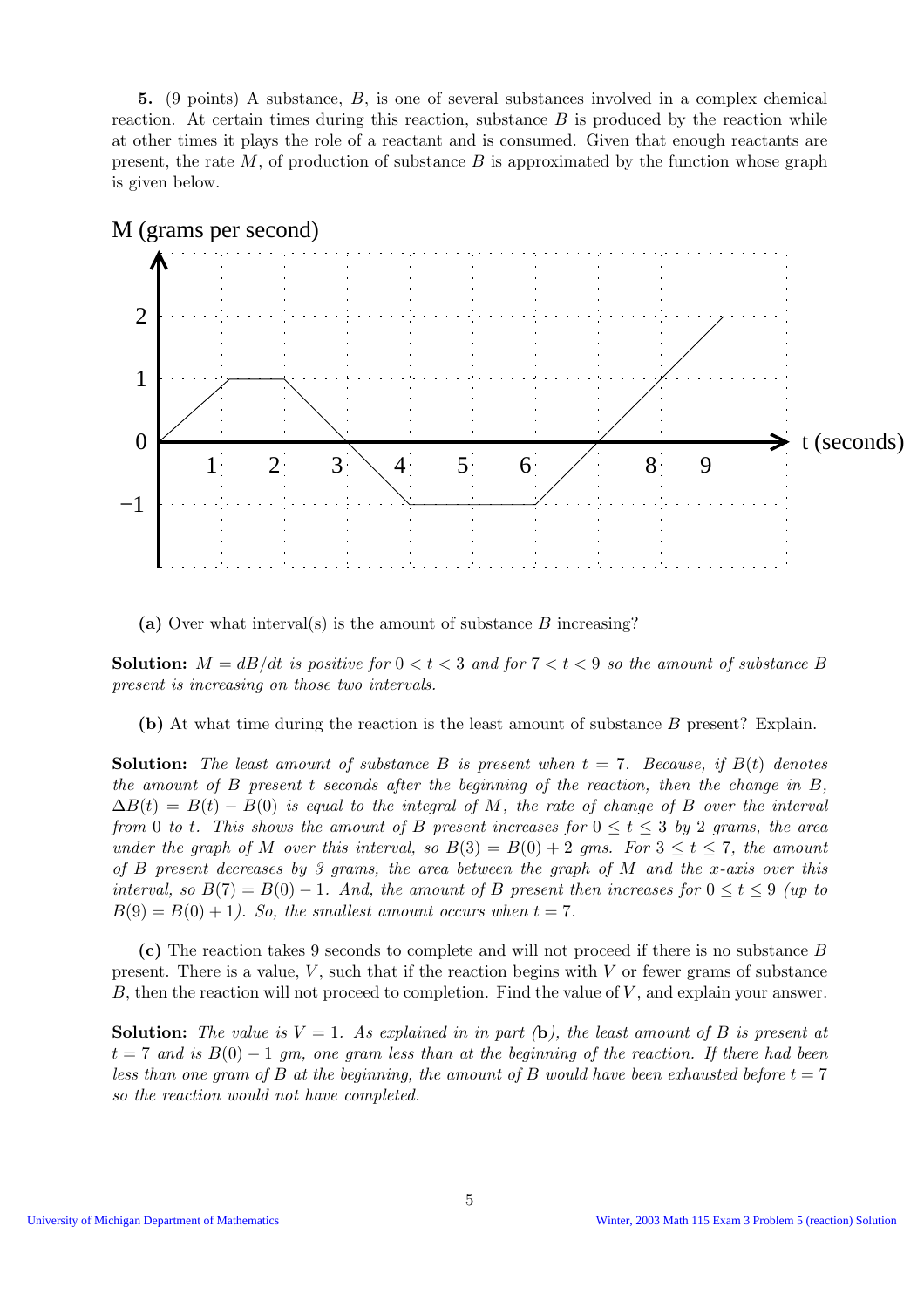**1**. [12 points] In the 17th century, a ship's navigator would estimate the distance the ship has traveled using readings of the ship's velocity,  $v(t)$ , in knots (nautical miles per hour). Suppose that between noon and 3:00 pm a certain galleon is traveling with the wind and against the ocean current, and that its velocity is given as the difference between the wind velocity  $w(t)$ and the velocity of the ocean current  $c(t)$ , so that  $v(t) = w(t) - c(t)$ , where t is in hours since noon. Consider the wind and ocean velocities for various times between noon and 3:00 p.m., given by the graphs below:



**a**. [1 point] Using *integral notation* write an expression giving the distance the ship traveled from noon to 3:00 pm. Give units.

*Solution:*  $d = \int_0^3$  $\int_{0}^{1} v(t)dt$ , with the distance in nautical miles.

**b**. [1 point] Using *integral notation* write an expression giving the average velocity of the ship between noon and 3:00 pm. Give units.

*Solution:*  $v_{av} = \frac{1}{2}$ 3  $\int_0^3$  $\int v(t)dt$ , with the distance in nautical miles/hour, or knots.

**c**. [2 points] For what intervals was the ship's velocity positive?

*Solution:* The ship's velocity is positive when  $w(t) > c(t)$ , which happens on the intervals  $(t_1, t_3)$  and  $(t_5, t_7)$ .

**d**. [2 points] For what *t* values was the ship not moving towards its destination?

*Solution:* Since this happens when the ship's velocity is zero or negative, the t values are  $[t_0, t_1]$ ,  $[t_3, t_5]$  and  $t_7$ .

**e**. [2 points] For what intervals was the ship's velocity increasing?

*Solution:* The ship's velocity is increasing when the acceleration is positive, and since  $a(t) = v'(t) = w'(t) - c'(t)$ , in order for  $a(t) > 0$  we need  $w'(t) > c'(t)$ , *i.e.* that the slope of the tangent line to  $w(t)$  is greater than the slope of the tangent line to  $c(t)$ . This happens on the intervals  $(t_0, t_2)$  and  $(t_4, t_6)$ .

**f**. [4 points] Please circle each integral which is positive and underline each integral which is negative.